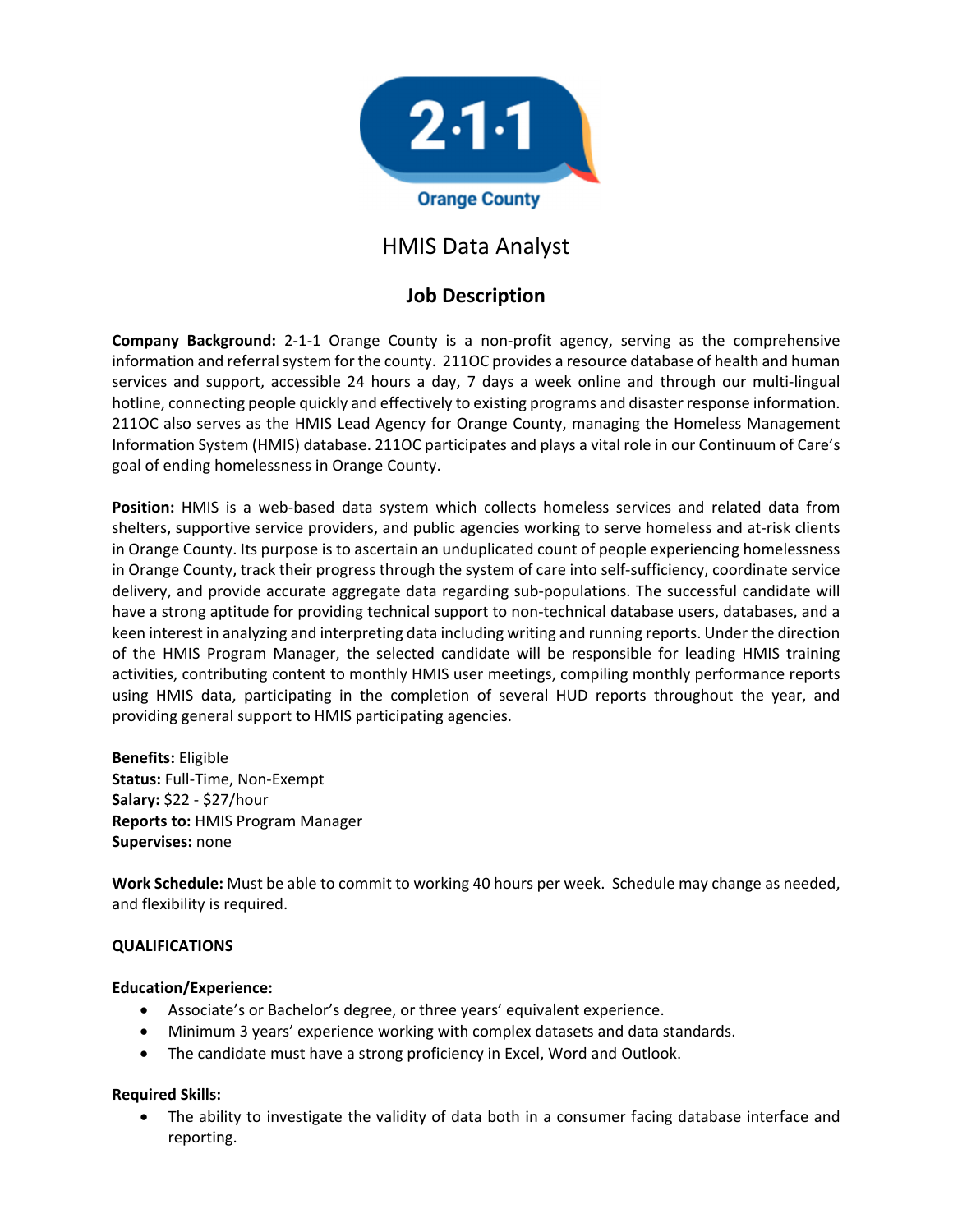

- Independently plan and organize research activities to meet specific needs of an agency, partner or community‐based organization.
- A sharp ability to clearly understand and translate technical information to non‐technical audiences.
- Attention to detail and excellent verbal and written communication.
- Excellent customer service skills

### **Additional Desirable Qualifications:**

- Public speaking skills
- Expertise in all Microsoft Office products and internet proficiency
- Experience working with nonprofit organizations, governmental agencies and a demonstrated ability to work with diverse community and organizational groups is strongly preferred

#### **JOB DUTIES**

#### **Primary Duties:**

- Serves as 2<sup>nd</sup> tier technical support to HMIS agencies to ensure appropriate use of system
- Supports the ongoing development of HMIS training and education materials, including the development of new and maintenance of existing training materials, as well as conducting training in webinar format.
- Participate in agency audit process, including maintenance of materials, training staff, performing audits, tracking results and following up with agencies
- Compiles monthly performance reports using HMIS data including managing the data quality correction process, analyzing final data for performance evaluation, and creating a report using performance findings that are easy for non‐technical audiences to understand.
- Completes agency and project set-up in HMIS as needed
- Participates in the completion of annual Point in Time Count (PIT) and Housing Inventory Count (HIC) and Longitudinal Systems Analysis Report (LSA) reporting to HUD; assist with other reports as needed
- Ongoing support including system monitoring and testing, problem diagnosis and resolution, and updates to the HMIS
- Provides content for monthly HMIS user meetings to address appropriate system use, recommend system improvements, facilitate information sharing and identify best practices

#### **Secondary Duties:**

- Trains and mentors junior-level positions as needed
- Maintains quality, accessibility, and functionality of HMIS by keeping up to date with release notes and other documentation from the HMIS vendor and HUD.
- Provides data as requested by HMIS participants, the CoC Lead, and the CoC Board
- Produces and analyzes HMIS usage and audit reports; create ad hoc reports on request
- Creates education documentation on the use of HMIS and HUD policy for a non-technical audience as needed
- Contribute website content updates.